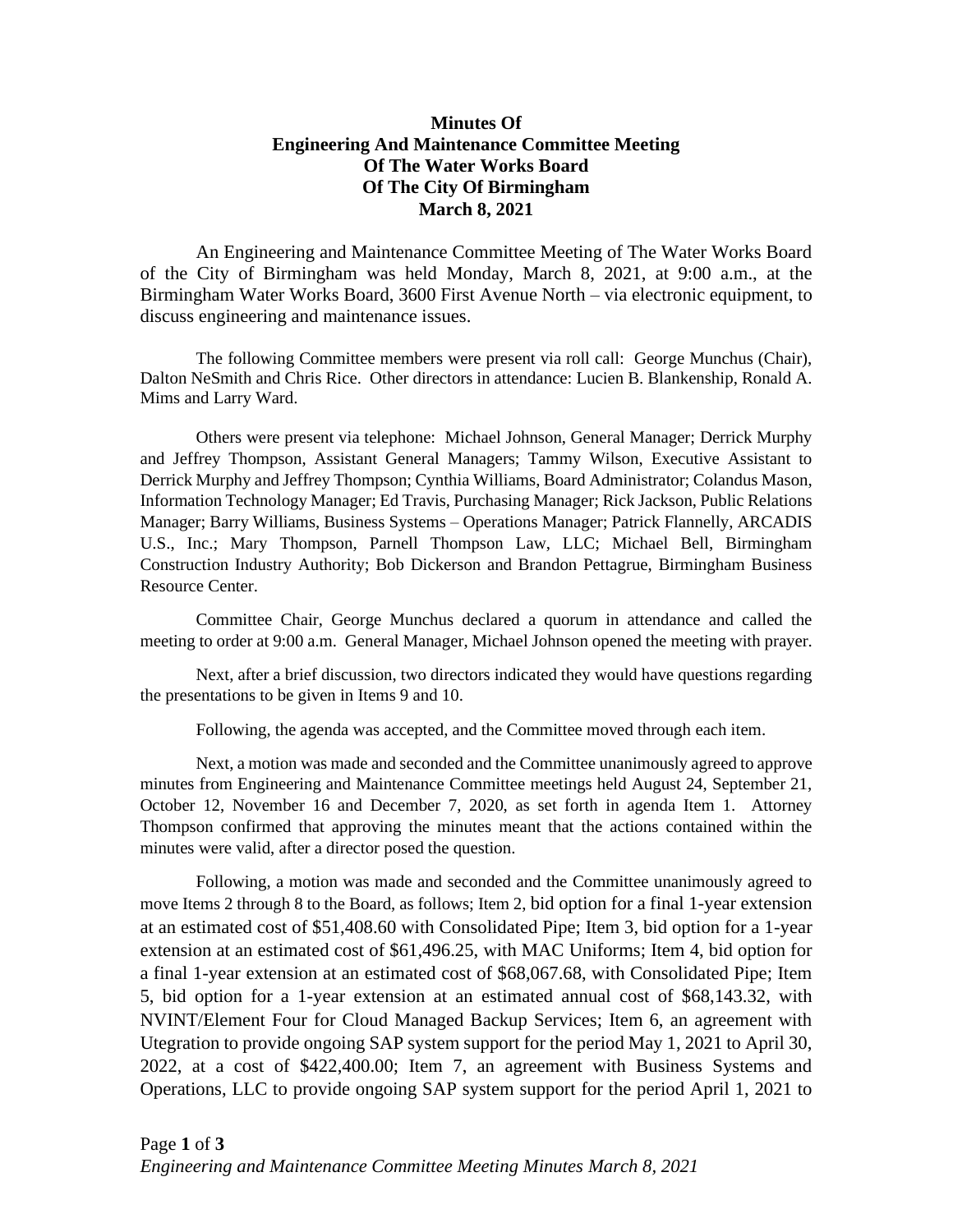March 31, 2022, at a cost of \$582,440.00; and Item 8, two (2) Scopes of Services with A.G. Gaston Engineering, LLC for the design and inspection of two (2) water main replacement projects in the City of Birmingham for a total cost of \$593,818.56. (1) Titusville Community - 2" galvanized steel pipe / 2" unlined cast iron pipe installed before 1925 and 2" CICL pipe installed in 1953 at a cost of \$335,938.57. (2) West End Community - 2" galvanized steel pipe / 2" unlined cast iron pipe installed before 1926 at a cost of \$257,879.99. A motion was made and seconded and the Committee unanimously agreed to move Item 8 to the Board meeting agenda scheduled for Wednesday, March  $10<sup>th</sup>$ , revising that agenda.

Next, a brief PowerPoint Presentation (a copy is included in Diligent Boardbooks) was given by Michael Bell, with Birmingham Construction Industry Authority (BCIA), as set forth in agenda item 10. The presentation provided an overview of the history and mission of BCIA. Mr. Bell stated their services were brought to the Board by a former Board member, William R. Muhammad. Director Rice stated BCIA had helped him find work several years ago in the banking and bonding areas when he was beginning in business. Mr. Bell stated there are specific duties outlined in the agreement they have with The Birmingham Water Works (BWW) and it was his understanding that another consultant may be working in other areas. Director NeSmith stated he would submit the questions he had in writing to the General Manager regarding BCIA and Director Munchus asked BCIA to provide the Board their lengthier presentation, which contained additional information.

Following, a brief PowerPoint Presentation (a copy is included in Diligent Boardbooks) was given by Bob Dickerson, with Birmingham Business Resource Center (BBRC), as set forth in agenda Item 9. The presentation provided an overview of the history and services BBRC provides. Director Rice asked who specifically within the organization is providing services to the BWW and voiced his concerns about overlapping of services the BWW may be receiving. Mr. Dickerson stated BBRC is following the Scope of Services prepared by the BWW and added that all members of their team are involved in services they provide to customers. General Manager Johnson clarified that the vendor had not been before a Committee for significant discussion prior to their approval. Director Munchus asked the General Manager to sit with each of the vendors who presented information today for discussions.

As there was no new business and no further business before the Committee, a motion was made and seconded and the Committee adjourned at 10:01 a.m.

 $\sqrt{S/}$ 

Michael Johnson General Manager